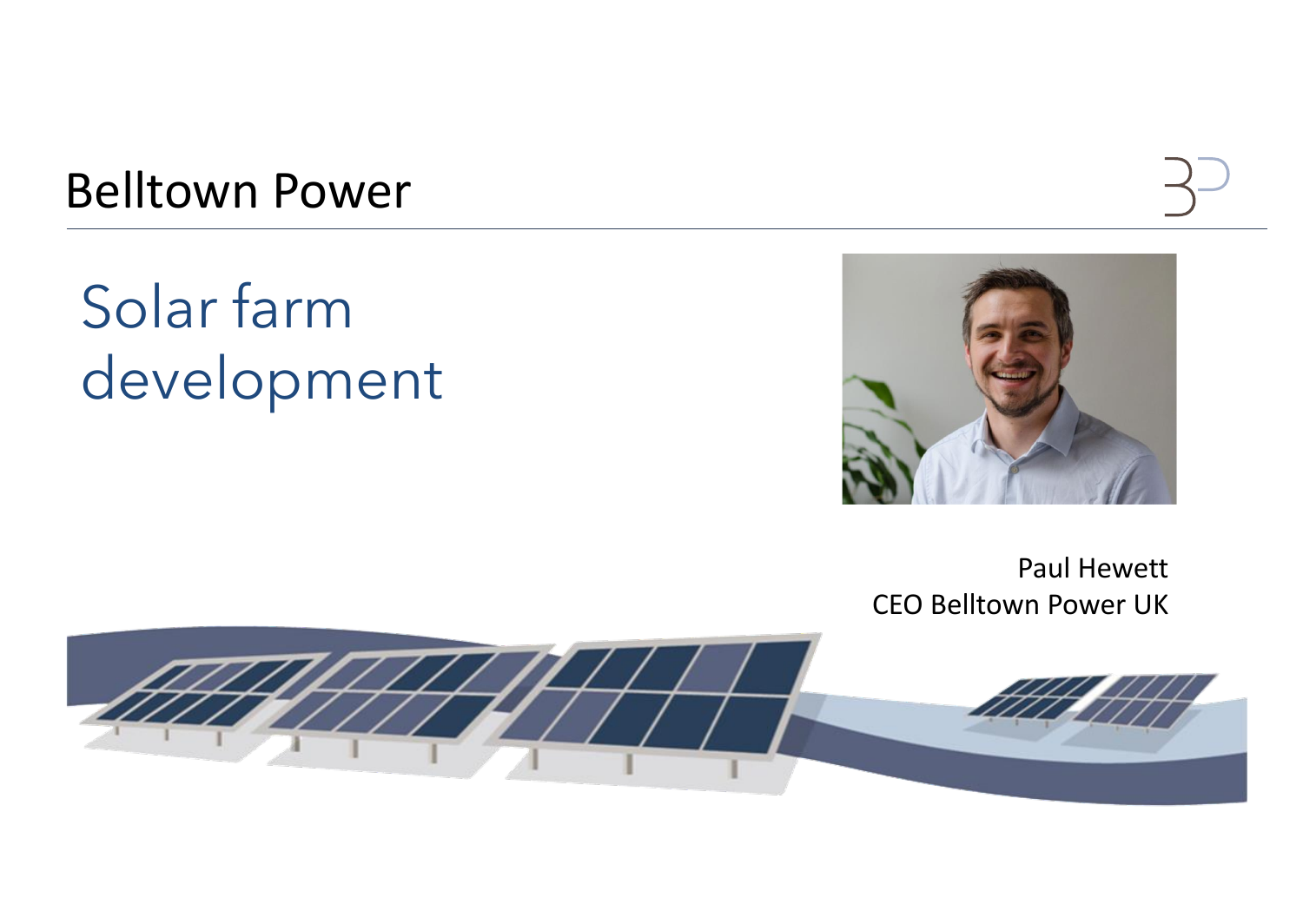## Belltown Power UK

An independent, UK based clean energy company that can be flexible to the needs of our landowner partners

- Established in the UK in 2013 (and since expanded into the US)
- Based in Bristol with UK team of ~25 experienced professionals
- Develops, builds and operates solar, wind, hydro and battery storage projects
- Has delivered over 200MW of capacity through to operations and has over 1GW of new capacity in development

Sister companies Belltown Power USA and Belltown Farms (a regenerative, organic farming company based in the US)









#### 130,000t CARBON DISPLACED



#### *Strong Development Values*

- *Working with landowners to optimise land use and empathetic to competing priorities*
- *Early, transparent and genuine engagement with local communities*
- *Opportunities for part-ownership of projects by local communities*
- *The Belltown Education Programme*
- *Commitment to habitat and bio-diversity net-gain*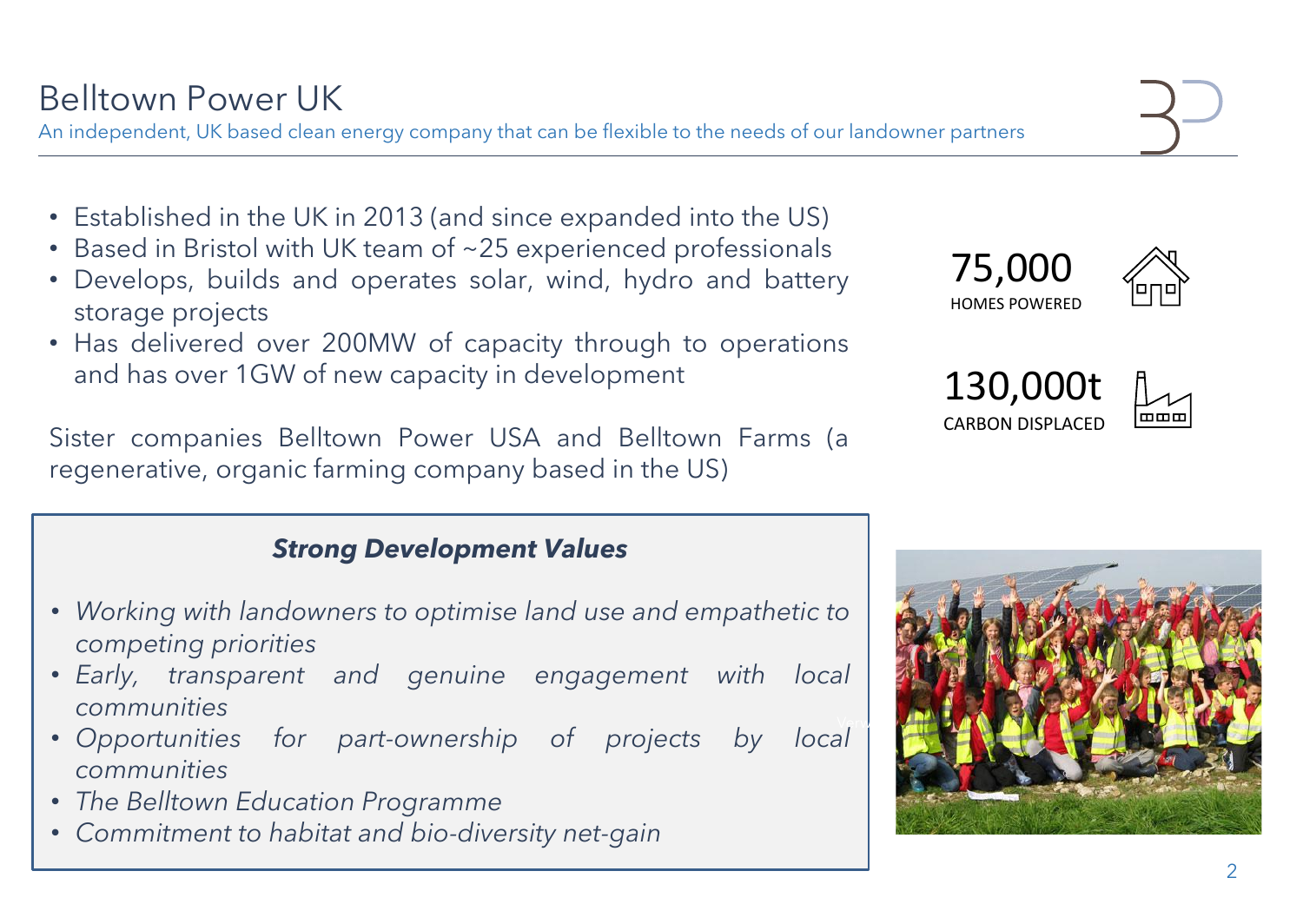# Benefits of solar on your land

- Long term, stable, inflation-proof lease payments (and/or potential for large upfront payments)
- Allows small livestock grazing
- Retained land ownership
- Land returned to original state at the project end
- Local habitat and biodiversity gain
- Helping to tackle the climate emergency
- Local community ownership
- An educational resource for local schools

#### *Until the project is consented and ready to build you can get paid Option Fees and there are no notable restrictions on how you can use your land*

*Your reasonable land agent and legal fees are covered by the developer*

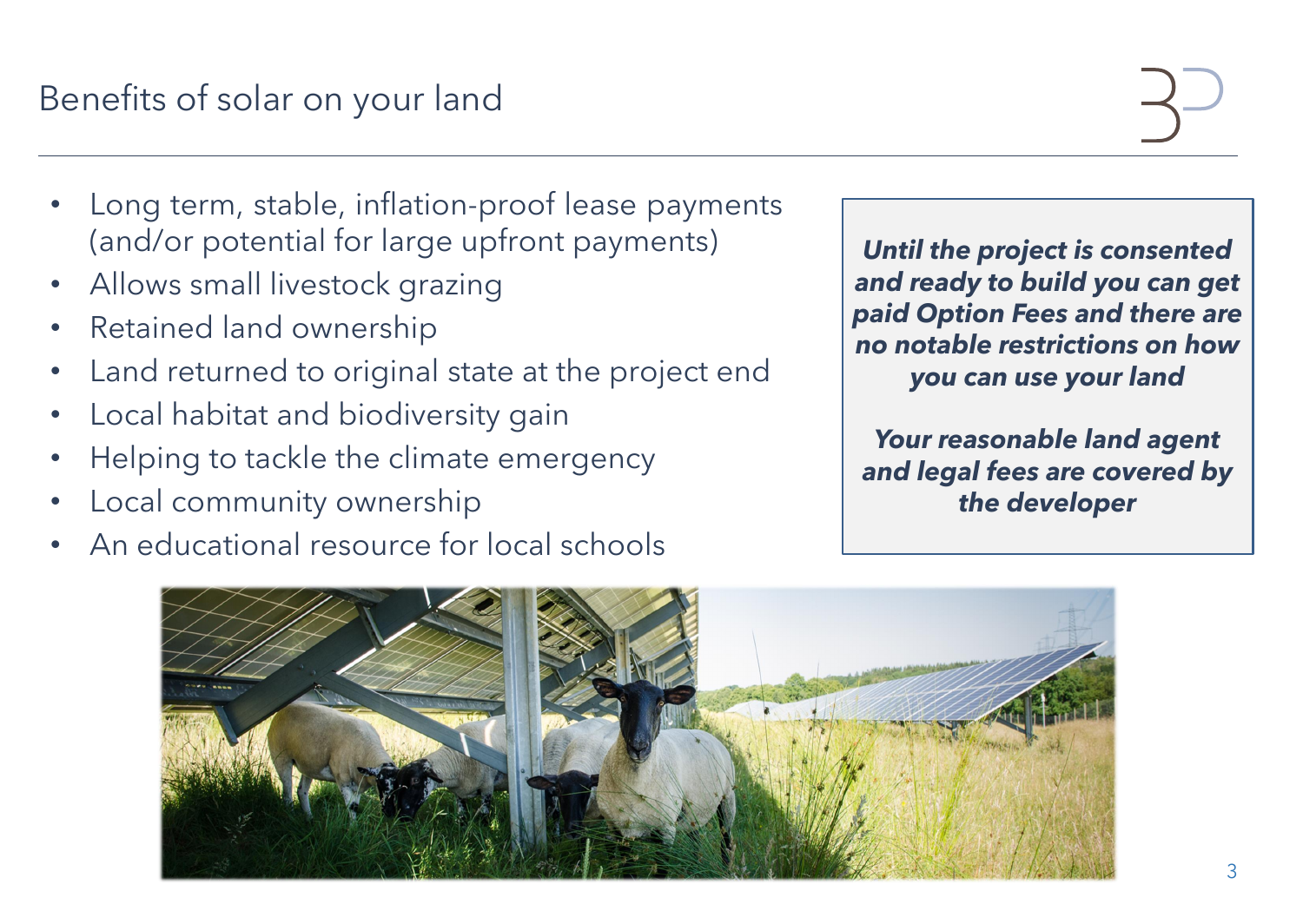### General Solar Development Process

There may be variations and Belltown can be flexible around your priorities

| <b>Stage</b>                                                  | <b>Target</b><br><b>Timescale</b> | <b>Key Aspects</b>                                                                                                                              |
|---------------------------------------------------------------|-----------------------------------|-------------------------------------------------------------------------------------------------------------------------------------------------|
| <b>Stage 1 - Site amalgamation</b><br>and grid application    | 3 months                          | Landowners provide "Letter of Authority"<br>Belltown submits (& pays for) grid application                                                      |
| <b>Stage 2 - Exclusivity/Heads</b><br>of Terms and grid offer | 3-6 months                        | Small upfront payment for exclusivity<br>Land agent costs for HoTs review covered                                                               |
| <b>Stage 3 - Option to Lease</b><br>and grid acceptance       | 3-6 months                        | Further small payment for extending exclusiv<br>Legal costs for agreeing Option covered<br>Larger upfront or annual Option fees                 |
| <b>Stage 4 - Consenting</b>                                   | 12-18 months                      | Belltown undertakes all consenting activitie<br>Land use unaffected                                                                             |
| <b>Stage 5 - Procurement and</b><br>construction              | 9-12 months                       | Belltown call for the Lease and build the solar<br>Legal costs for entering the Lease covered<br>Large annual rental payments from entry into I |
|                                                               | 3-4 years                         |                                                                                                                                                 |

r) grid application

tending exclusivity **Dption covered** I Option fees

**Senting** activities ected

build the solar farm e Lease covered irom entry into Lease